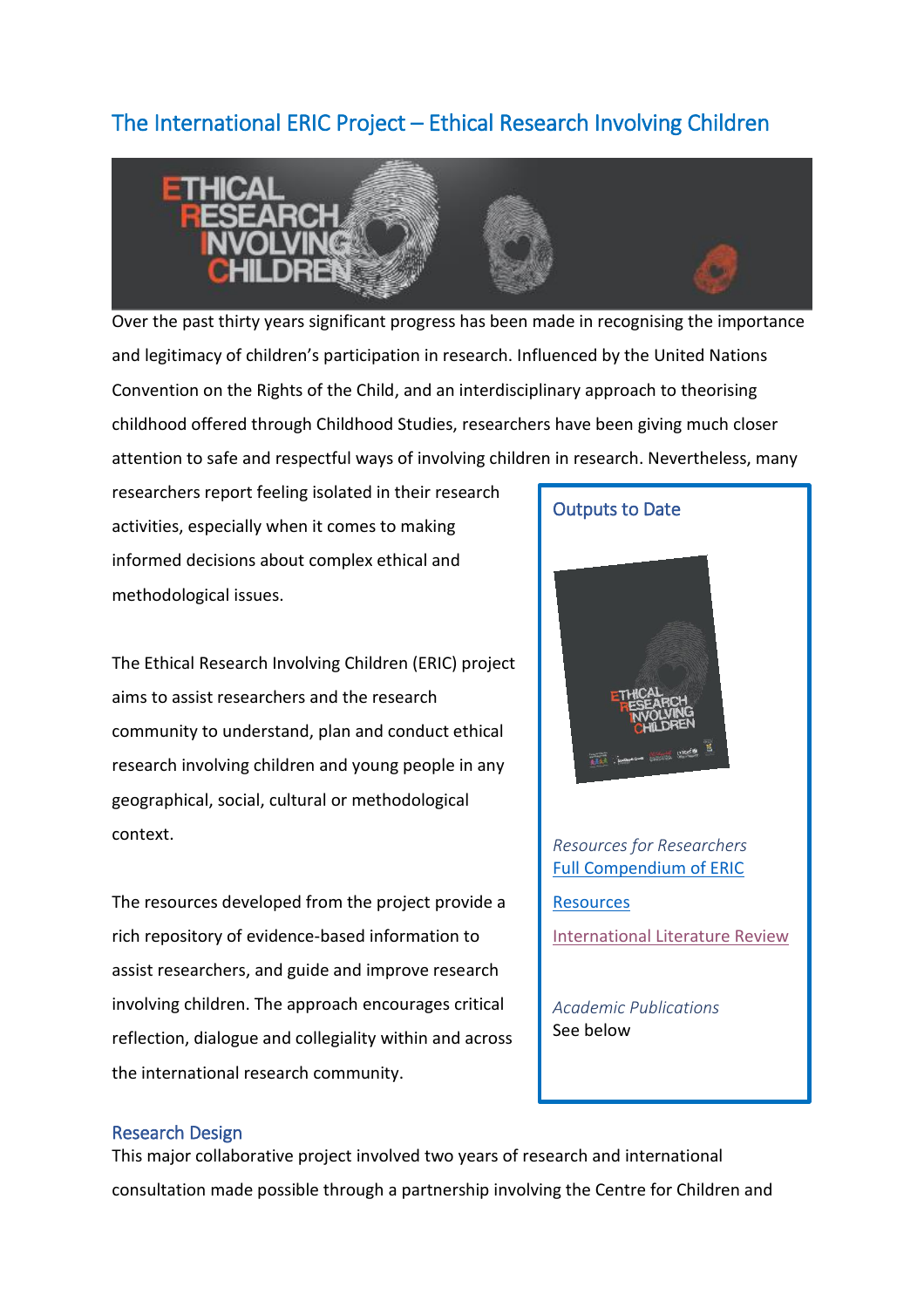Young People (SCU); UNICEF Office of Research, Innocenti; Childwatch International Research Network; and the Children's Issues Centre, University of Otago. The project involved several phases:

- Formal consultation with almost 400 highly respected researchers and other stakeholders internationally who contributed their expertise;
- A major survey documenting current practices and key ethical concerns in 46 countries;
- A comprehensive review of existing evidence about ethical issues, concerns and best practice in research involving children;
- Development of open access resources and accompanying website.

The open access resources are available in a print-based compendium and online via a dedicated website [\(childethics.com\)](http://www.childethics.com/). These extensive resources, including an International Charter for Research Involving Children, have now been translated into six languages and, to date, have been accessed by researchers and others, including governing research bodies, in over 170 countries.

The CCYP research team continues to monitor the forum and update the resource library for the ERIC website [\(http://childethics.com\)](http://childethics.com/). Through this on-going work, ERIC is leading the way in providing a central, international hub for raising standards of ethical research practice in any research context where children are involved.

# Research Team

*Investigators:* Prof Anne Graham (CCYP, SCU), Dr Mary Ann Powell (CCYP, SCU), A/Prof Nicola Taylor (University of Otago), Dr Donnah Anderson (CCYP, SCU), Dr Robyn Fitzgerald (CCYP, SCU).

*Research Partners:* UNICEF Office of Research, Innocenti; Childwatch International Research Network.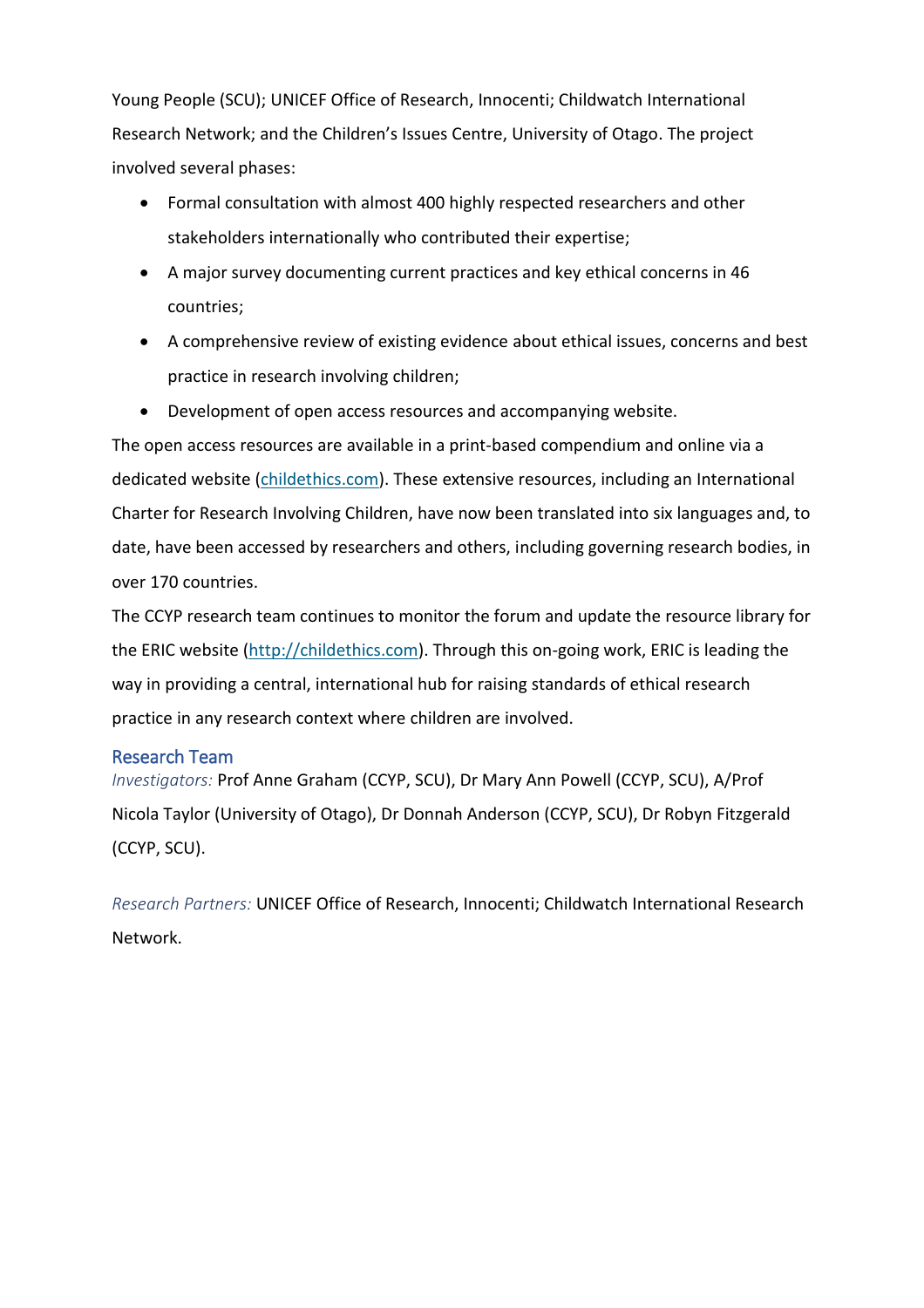# Academic Publications to Date

#### *Book*

Graham, A, Powell, M, Taylor, N, Anderson, D & Fitzgerald, R 2013, *Ethical Research Involving Children*, UNICEF Office of Research: Innocenti, Florence, Italy. ISBN: 9788865220238.

### *Associated Academic Publications*

Canosa, A., Graham, A., & Wilson, E. (2018). Reflexivity and Ethical Mindfulness in Participatory Research with Children: What does it really look like? *Childhood, 25*(3), 400- 415. doi:<http://dx.doi.org/10.1177/0907568218769342>

Powell, M., Graham, A. & Truscott, J. (2016). Ethical Research Involving Children: Facilitating Reflexive Engagement. *Qualitative Research Journal, 16* (2), 197-208. doi: <http://dx.doi.org/10.1108/QRJ-07-2015-0056>

Canosa, A. & Graham, A. (2016). Ethical Tourism Research Involving Children. *Annals of Tourism Research,* 61, 219-22. doi[: http://dx.doi.org/10.1016/j.annals.2016.07.006](http://dx.doi.org/10.1016/j.annals.2016.07.006)

Graham, A., Powell, M. & Truscott, J. (2016). Exploring the Nexus Between Participatory Methods and Ethics in Early Childhood Research. *Australian Journal of Early Childhood,* 41(1), 82-89. Link: [https://epubs.scu.edu.au/ccyp\\_pubs/186/](https://epubs.scu.edu.au/ccyp_pubs/186/)

Graham, A., Powell, MA., & Taylor, N. (2015). Ethical Research Involving Children: Putting the Evidence into Practice, *Family Matters*, 96, 23-28. Published version available from: <https://aifs.gov.au/sites/default/files/fm96-ag.pdf>

Graham, A., Powell, MA., & Taylor, N. (2015). Ethical Research Involving Children: Encouraging Reflexive Engagement in Research with Children and Young People, *Children & Society,* 29(5), 331-343. doi: <http://dx.doi.org/10.1111/chso.12089>

#### *Reports*

Powell, MA. (2012). *Ethical Principles, dilemmas and risks in collecting data on violence against children: a review of available literature.* Report prepared for Statistics and Monitoring Section, Division of Policy and Strategy, UNICEF: New York.